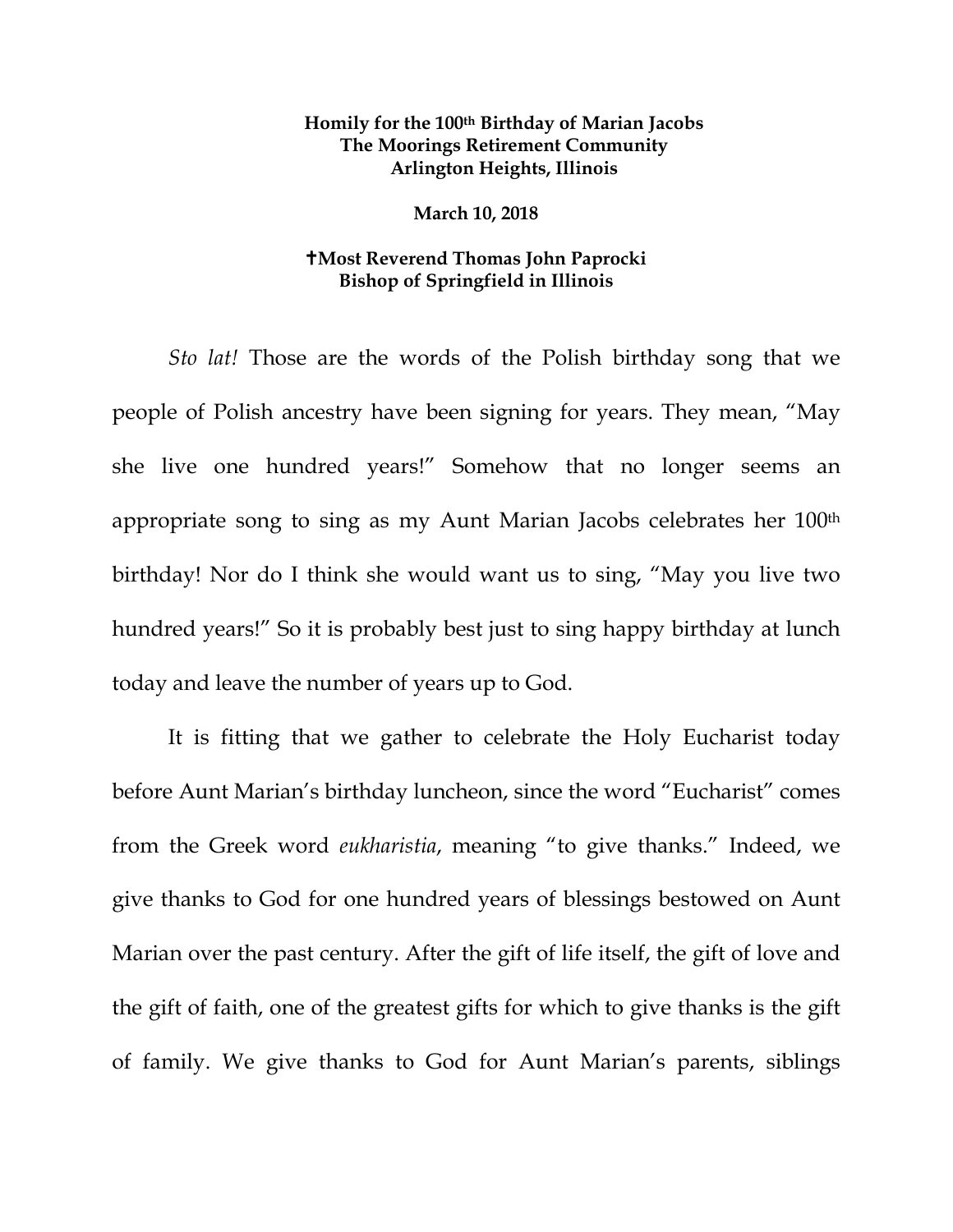(including, of course, my father, John H. Paprocki, Jr.), her husband Bruno, her children, grandchildren, great-grandchildren, nieces and nephews.

Personally, I am grateful not only because Aunt Marian is my father's sister, but also because she is my Godmother. Pope Francis has called on Catholics to remember not only their day of birth, but their day of baptism as well. I was baptized on August 24, 1952, the feast day of Saint Bartholomew. As I said, Aunt Marian was my Godmother, while my Godfather was my mother's brother, Uncle Eugene Bonat.

Godparents have a very important role to play in the life of the baptized. The technical word for Godparent used in the Rite of Baptism and in canon law is "sponsor." The role of a sponsor in the case of infant baptism is to "to present an infant at the baptism, together with the parents, and who will help the baptized to lead a Christian life in harmony with baptism, and to fulfill faithfully the obligations connected with it."<sup>1</sup> While the parents are the primary teachers of the faith, sponsors help support the parents and the baptized to fulfill their Christian duties. This help and support may come in various forms, but it is seen as an essential role for introducing the newly baptized to the Christian way of life.